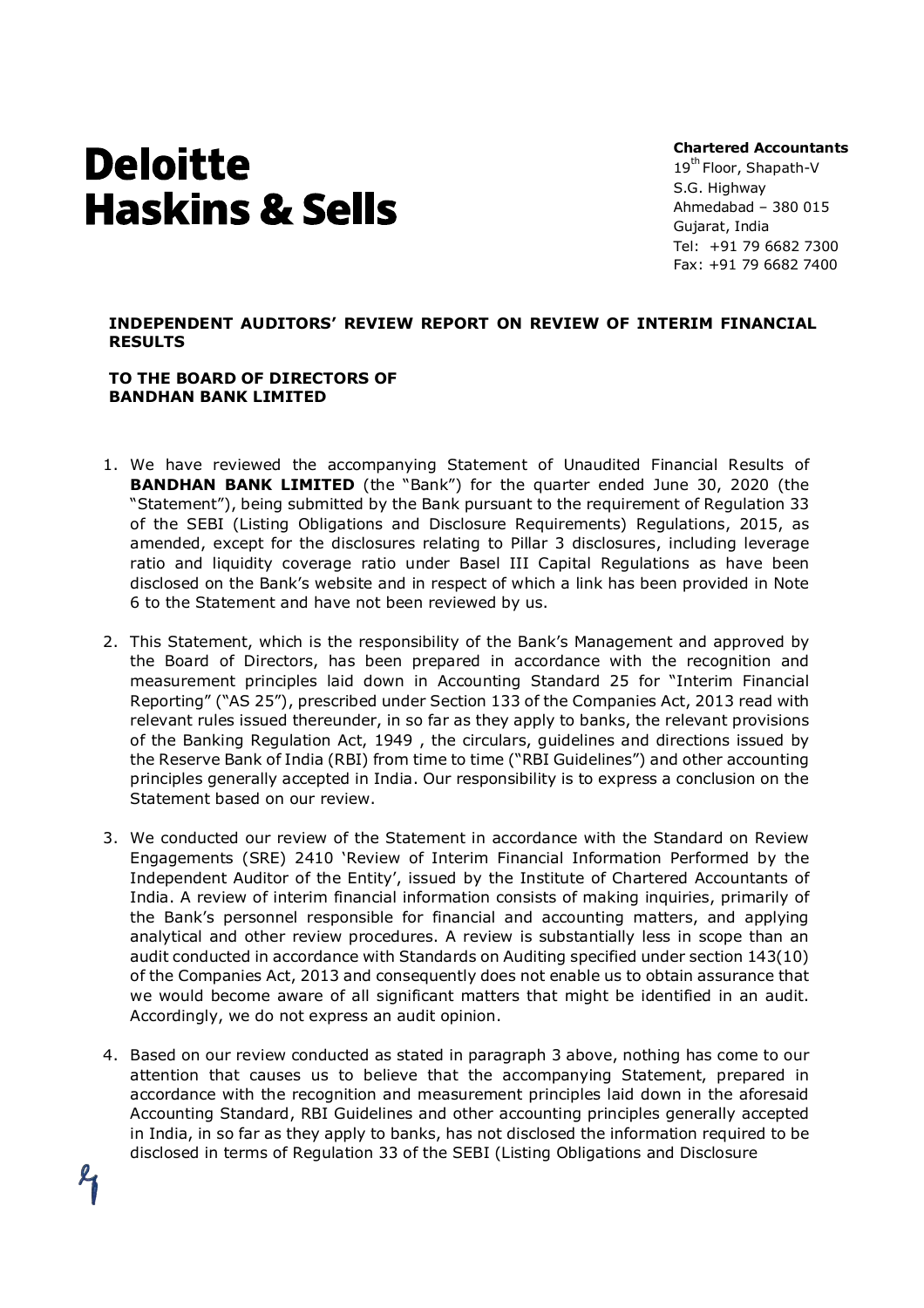# **Deloitte** Haskins & Sells

Requirements) Regulations, 2015, as amended, including the manner in which it is to be disclosed, except for the disclosures relating to Pillar 3 disclosures including leverage ratio and liquidity coverage ratio under Basel III Capital Regulations as have been disclosed on the Bank's website and in respect of which a link has been provided in Note 6 to the Statement and have not been reviewed by us, or that it contains any material misstatement.

5. As more fully described in Note 7 to the Statement, the potential impact of the COVID-19 pandemic on the Bank's results are dependent on future developments, which are highly uncertain.

Our conclusion is not modified in respect of this matter.

## For Deloitte Haskins & Sells

Chartered Accountants (ICAI Reg. No 117365W)

Managene

G. K. Subramaniam (Partner) (Membership No. 109839) UDIN: 20109839AAAAMB7324

MUMBAI, July 15, 2020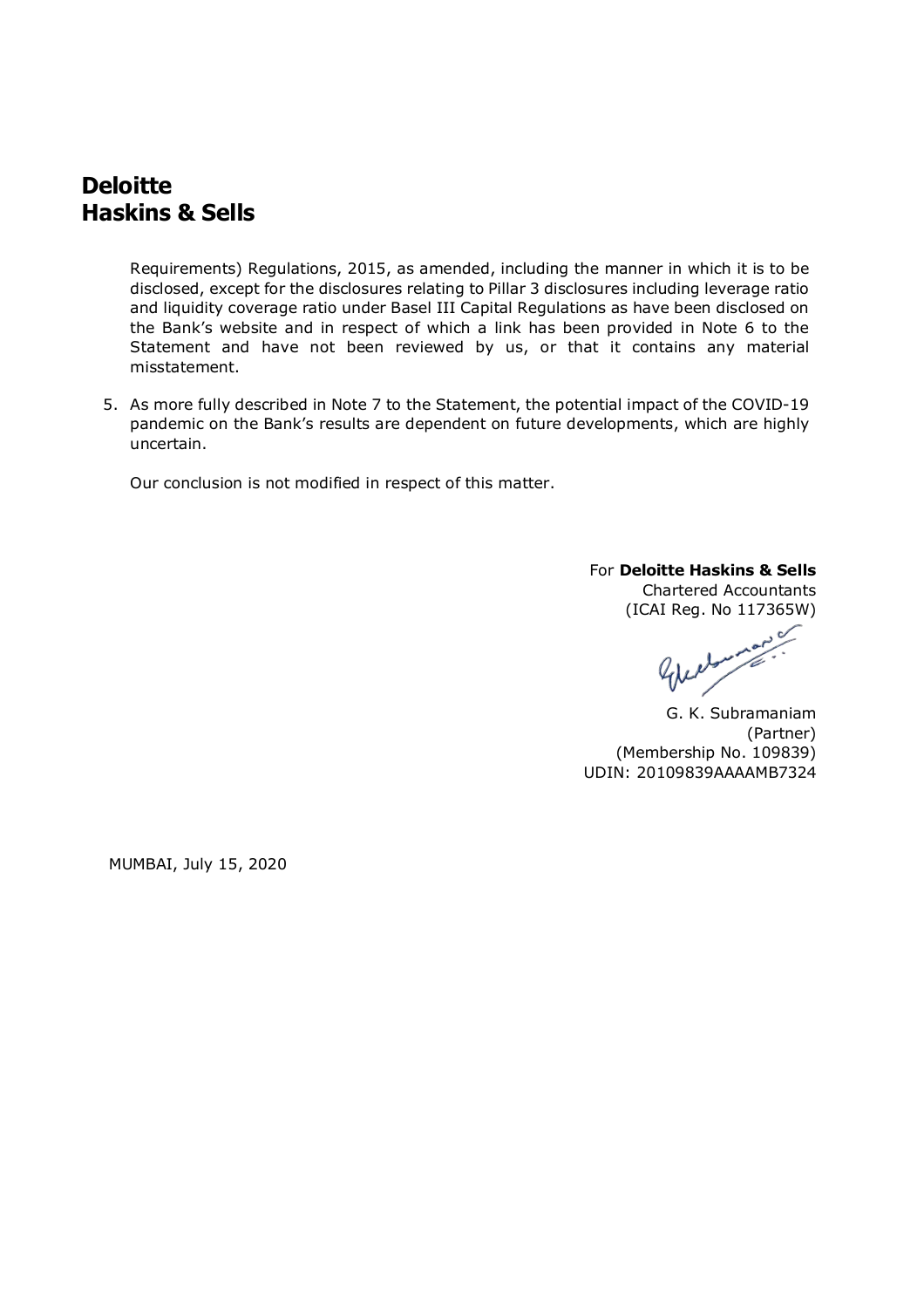# **Bandhan Bank Limited DN-32,** Sector **V, Salt Lake, Kolkata - 700091 CIN: L67190WB2014PLC204622 Tel: 033-66090909; www.bandhanbank.com; Email: info@bandhanbank.com**

#### **UNAUDITED FINANCIAL RESULTS FOR THE QUARTER ENDED JUNE 30, 2020**

*(<* **in lakhs)** 

|                    |                                                                                     | Quarter Ended            |                           |                                    | <b>Year Ended</b><br>31.03.2020 |
|--------------------|-------------------------------------------------------------------------------------|--------------------------|---------------------------|------------------------------------|---------------------------------|
| <b>Particulars</b> |                                                                                     | 30.06.2020<br>31.03.2020 |                           | 30.06.2019                         |                                 |
|                    |                                                                                     | <b>Unaudited</b>         | Audited<br>(Refer Note 2) | <b>Unaudited</b><br>(Refer Note 3) | Audited                         |
| $\overline{1}$     | Interest Earned (a+b+c+d)                                                           | 3,01,808.70              | 2,84,628.97               | 2,63,130.34                        | 10,88,549.33                    |
|                    | a) Interest/discount on advances/bills                                              | 2,62,196.39              | 2,46,323.61               | 2,28,170.97                        | 9,48,624.40                     |
|                    | b) Income on Investments                                                            | 22,924.58                | 24,654.14                 | 19,016.46                          | 83,280.63                       |
|                    | c) Interest on balance with Reserve Bank of<br>India and other inter bank funds     | 4,066.95                 | 3,016.09                  | 2,870.11                           | 16,325.54                       |
|                    | d) Others                                                                           | 12,620.78                | 10,635.13                 | 13,072.80                          | 40,318.76                       |
| $\frac{2}{3}$      | Other Income                                                                        | 38,675.62                | 50,018.32                 | 33,102.46                          | 1,54,919.74                     |
|                    | Total Income $(1+2)$                                                                | 3,40,484.32              | 3,34,647.29               | 2,96,232.80                        | 12,43,469.07                    |
| $\overline{4}$     | <b>Interest Expended</b>                                                            | 1,20,656.08              | 1,16,625.30               | 1,05,674.68                        | 4,56,157.90                     |
| $\overline{5}$     | <b>Operating Expenses</b>                                                           | 61,410.22                | 65,952.95                 | 55,051.56                          | 2,42,654.22                     |
|                    | i) Employees Cost                                                                   | 38,940.29                | 36,207.08                 | 33,176.84                          | 1,36,704.08                     |
|                    | ii) Other Operating Expenses                                                        | 22,469.93                | 29,745.87                 | 21,874.72                          | 1,05,950.14                     |
| 6                  | Total Expenditure (4+5) (Excluding<br>provisions & Contingencies)                   | 1,82,066.30              | 1,82,578.25               | 1,60,726.24                        | 6,98,812.12                     |
| $\overline{7}$     | <b>Operating Profit before Provisions &amp;</b><br>Contingencies (3-6)              | 1,58,418.02              | 1,52,069.04               | 1,35,506.56                        | 5,44,656.95                     |
| 8                  | Provisions (other than tax) & Contingencies                                         | 84,906.04                | 82,736.46                 | 12,535.83                          | 1,39,315.09                     |
| 9                  | <b>Exceptional Items</b>                                                            |                          |                           |                                    |                                 |
| 10                 | Profit from ordinary activities before tax<br>$(7-8-9)$                             | 73,511.98                | 69,332.58                 | 1,22,970.73                        | 4,05,341.86                     |
| 11                 | <b>Tax Expenses</b>                                                                 | 18,530.15                | 17,604.05                 | 42,608.84                          | 1,02,968.12                     |
| 12                 | Net Profit from ordinary activities after tax<br>$(10-11)$                          | 54,981.83                | 51,728.53                 | 80,361.89                          | 3,02,373.74                     |
| 13                 | Extraordinary items (net of tax expenses)                                           |                          |                           |                                    |                                 |
| 14                 | Net Profit for the period (12-13)                                                   | 54.981.83                | 51,728.53                 | 80,361.89                          | 3,02,373.74                     |
| 15                 | Paid up equity share capital (Face value of<br>$\overline{z}10/-$ each)             | 1,61,027.94              | 1,61,024.78               | 1,60,983.05                        | 1,61,024.78                     |
| 16                 | Reserve excluding revaluation reserves                                              |                          |                           |                                    | 13,58,521.15                    |
| 17                 | <b>Analytical Ratios</b><br>(i) Percentage of shares held by<br>Government of India | <b>NIL</b>               | <b>NIL</b>                | <b>NIL</b>                         | <b>NIL</b>                      |
|                    | (ii) Capital Adequacy Ratio<br>(iii) Earning per share                              | 26.45                    | 27.43                     | 26.58                              | 27.43                           |
|                    | (a) Basic EPS before & after<br>extraordinary items*                                | 3.41                     | 3.21                      | 4.99                               | 18.78                           |
|                    | (b) Diluted EPS before & after<br>extraordinary items*                              | 3.41                     | 3.21                      | 4.97                               | 18.76                           |
|                    | (iv) NPA Ratios                                                                     |                          |                           | 1,01,970.11                        | 99,277.67                       |
|                    | (a) Gross NPAs                                                                      | 1,00,666.73              | 99,277.67<br>38,939.75    | 34,749.93                          | 38,939.75                       |
|                    | (b) Net NPAs                                                                        | 33,577.56<br>1.43%       | 1.48%                     | 1.70%                              | 1.48%                           |
|                    | (c) % of Gross NPAs to Gross Advances                                               |                          |                           |                                    |                                 |
|                    | (d) % of Net NPAs to Net Advances                                                   | 0.48%                    | 0.58%                     | 0.59%                              | 0.58%                           |
|                    | (v) Return on Assets (average)*                                                     | 0.58%                    | 0.59%                     | 1.04%                              | 3.64%                           |

 $\frac{1}{2}$ 

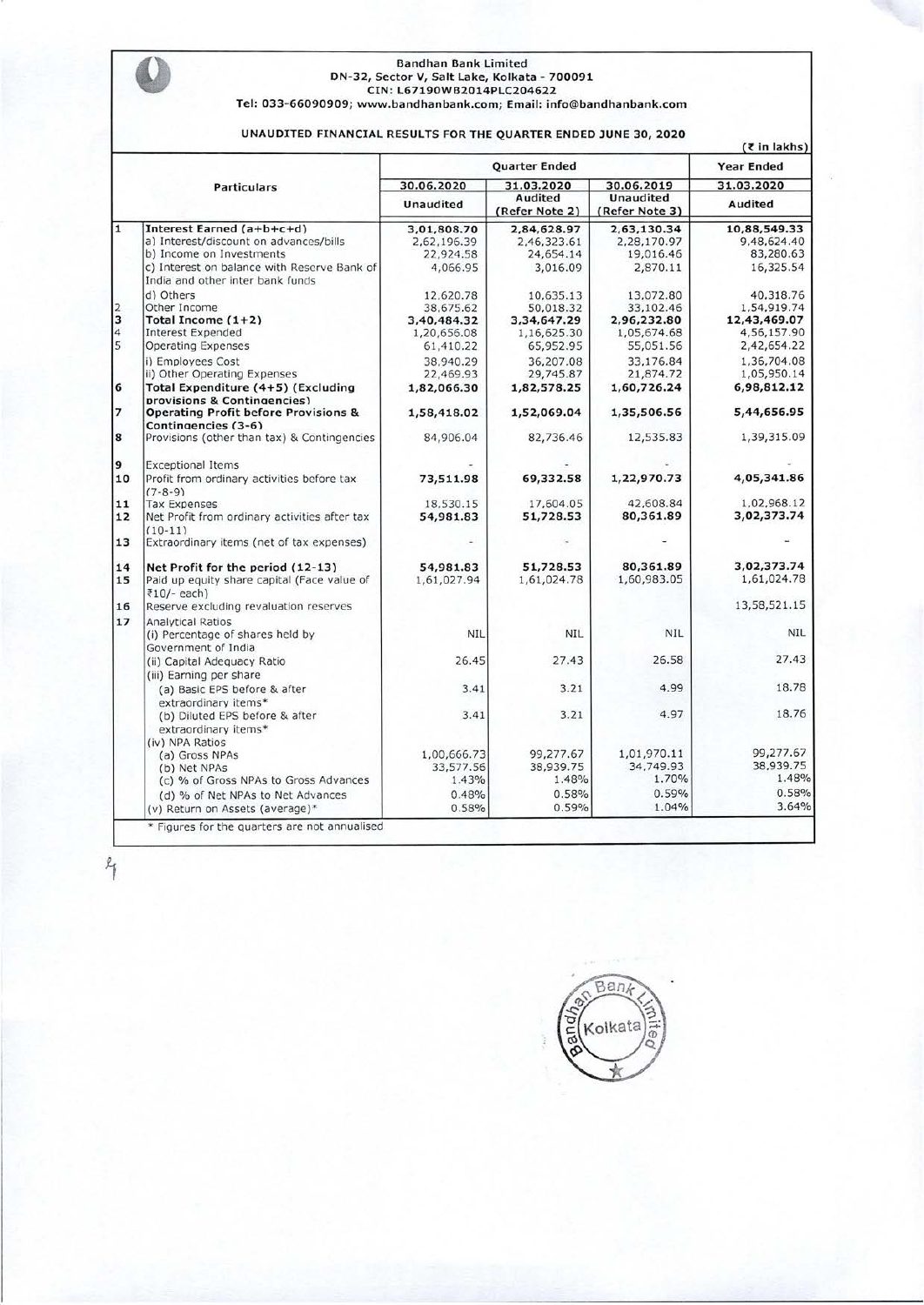#### Bandhan Bank Limited<br>
DN-32, Sector V, Salt Lake, Kolkata - 700091<br>
CIN: L67190WB2014PLC204622 **CIN: L67190WB2014PLC204622 Tel: 033-66090909; www.bandhanbank.com; Email: info@bandhanbank.com**

**Segment information in accordance with the Accounting standard on Segment Reporting (AS 17) of the operating segment of the bank is as under:** 

|                         | $($ ₹ in lakhs)                 |                  |                           |                                    |                          |  |  |
|-------------------------|---------------------------------|------------------|---------------------------|------------------------------------|--------------------------|--|--|
|                         |                                 | Quarter Ended    |                           |                                    | <b>Year Ended</b>        |  |  |
|                         |                                 | 30.06.2020       | 31.03.2020                | 30.06.2019                         | 31.03.2020               |  |  |
|                         | <b>Particulars</b>              | <b>Unaudited</b> | Audited<br>(Refer Note 2) | <b>Unaudited</b><br>(Refer Note 3) | Audited                  |  |  |
| π                       | <b>Segment Revenue</b>          |                  |                           |                                    |                          |  |  |
| a)                      | Treasury                        | 68,501.03        | 44,079.42                 | 68,171.97                          | 2,01,481.62              |  |  |
| b)                      | Retail Banking                  | 2,78,862.64      | 2,86,403.84               | 2,64,977.06                        | 10,71,213.05             |  |  |
| $\vert c)$              | Wholesale Banking               | 13,764.73        | 13,397.60                 | 10,538.33                          | 46,167.60                |  |  |
| d)                      | <b>Other Banking Operations</b> | 1,502.95         | 3,454.87                  | 1,273.59                           | 7,601.85                 |  |  |
| $\vert e \rangle$       | Unallocated                     |                  |                           |                                    |                          |  |  |
|                         | Total                           | 3,62,631.35      | 3,47,335.73               | 3,44,960.95                        | 13,26,464.12             |  |  |
|                         | Less: Inter segment revenue     | 22,147.03        | 12,688.44                 | 48,728.15                          | 82,995.05                |  |  |
|                         | <b>Income from operations</b>   | 3,40,484.32      | 3,34,647.29               | 2,96,232.80                        | 12,43,469.07             |  |  |
| $\overline{\mathbf{z}}$ | <b>Seament Results</b>          |                  |                           |                                    |                          |  |  |
| a)                      | Treasury                        | 29,734.40        | 18,787.24                 | 21,382.34                          | 61,183.90                |  |  |
| b)                      | Retail Banking                  | 39,275.90        | 44,192.29                 | 99,053.91                          | 3,27,657.25              |  |  |
| $\vert c)$              | Wholesale Banking               | 3,053.98         | 3,081.29                  | 1,465.95                           | 9,246.91                 |  |  |
| d)                      | Other Banking Operations        | 1,447.70         | 3,271.76                  | 1,068.53                           | 7,253.80                 |  |  |
| $\vert e)$              | Unallocated                     |                  |                           |                                    |                          |  |  |
|                         | <b>Total Profit Before Tax</b>  | 73,511.98        | 69,332.58                 | 1,22,970.73                        | 4,05,341.86              |  |  |
| 3                       | <b>Segment Assets</b>           |                  |                           |                                    |                          |  |  |
| a)                      | Treasury                        | 24,31,966.01     | 23,43,531.45              | 19,15,982.82                       | 23,43,531.45             |  |  |
| b)                      | Retail Banking                  | 67, 33, 718.58   | 63, 37, 177. 45           | 55,50,144.35                       | 63, 37, 177. 45          |  |  |
| c)                      | Wholesale Banking               | 5,02,253.00      | 4,67,275.07               | 3,93,467.86                        | 4,67,275.07              |  |  |
| d)                      | Other Banking Operations        | 610.31           | 1,075.94                  | 774.67                             | 1,075.94                 |  |  |
| e)                      | Unallocated                     | 43,101.84        | 22,720.00                 | 23,668.55                          | 22,720.00                |  |  |
|                         | Total                           | 97,11,649.74     | 91,71,779.91              | 78,84,038.25                       | 91,71,779.91             |  |  |
| $\overline{\mathbf{4}}$ | <b>Segment Liabilities</b>      |                  |                           |                                    |                          |  |  |
| a)                      | Treasury                        | 18,79,857.38     | 19,31,984.84              | 19,28,290.75                       | 19,31,984.84             |  |  |
| b)                      | Retail Banking                  | 61, 37, 928.77   | 56,18,060.49              | 45, 48, 781.63                     | 56,18,060.49             |  |  |
|                         | <b>Wholesale Banking</b>        | 1,01,482.90      | 87,525.59                 | 63,530.41                          | 87,525.59                |  |  |
| $\mathsf{c)}$<br>d)     | Other Banking Operations        |                  |                           |                                    |                          |  |  |
|                         | Unallocated                     | 17,794.72        | 14,663.06                 | 21,285.79                          | 14,663.06                |  |  |
| $\vert e)$              | Total                           | 81,37,063.77     | 76,52,233.98              | 65, 61, 888.58                     | 76,52,233.98             |  |  |
|                         |                                 |                  |                           |                                    |                          |  |  |
| 5                       | <b>Capital Employed</b>         |                  |                           |                                    |                          |  |  |
| a)                      | Treasury                        | 5,52,108.63      | 4,11,546.61               | (12, 307.93)                       | 4,11,546.61              |  |  |
| (b)                     | Retail Banking                  | 5,95,789.81      | 7,19,116.96               | 10,01,362.72                       | 7,19,116.96              |  |  |
| c)                      | Wholesale Banking               | 4,00,770.10      | 3,79,749.48               | 3,29,937.45                        | 3,79,749.48              |  |  |
| d)                      | Other Banking Operations        | 610.31           | 1,075.94                  | 774.67                             | 1,075.94                 |  |  |
| $\vert e \rangle$       | Unallocated                     | 25,307.12        | 8,056.94                  | 2,382.76                           | 8,056.94<br>15,19,545.93 |  |  |
|                         | Total                           | 15,74,585.97     | 15,19,545.93              | 13,22,149.67                       |                          |  |  |

#### **Notes:**

**1** 

**i) Treasury :** 

Includes investments in sovereign securities and trading operations. It also includes the central funding unit.

#### **ii) Retail banking :**

Includes lending to individuals/small businesses through the branch network and other delivery channels subject to the orientation, nature of product, granularity of the exposure and low value of individual exposure thereof. It also includes liability products, card services, internet banking, mobile banking, ATM services and NRI services. All deposits sourced by branches are classified in retail category.

**iii) Corporate/Wholesale Banking:**  Includes SME/ Corporate relationships not included under Retail Banking.

#### **iv) Other Banking Business :**

Includes para banking activities like third party product distribution.